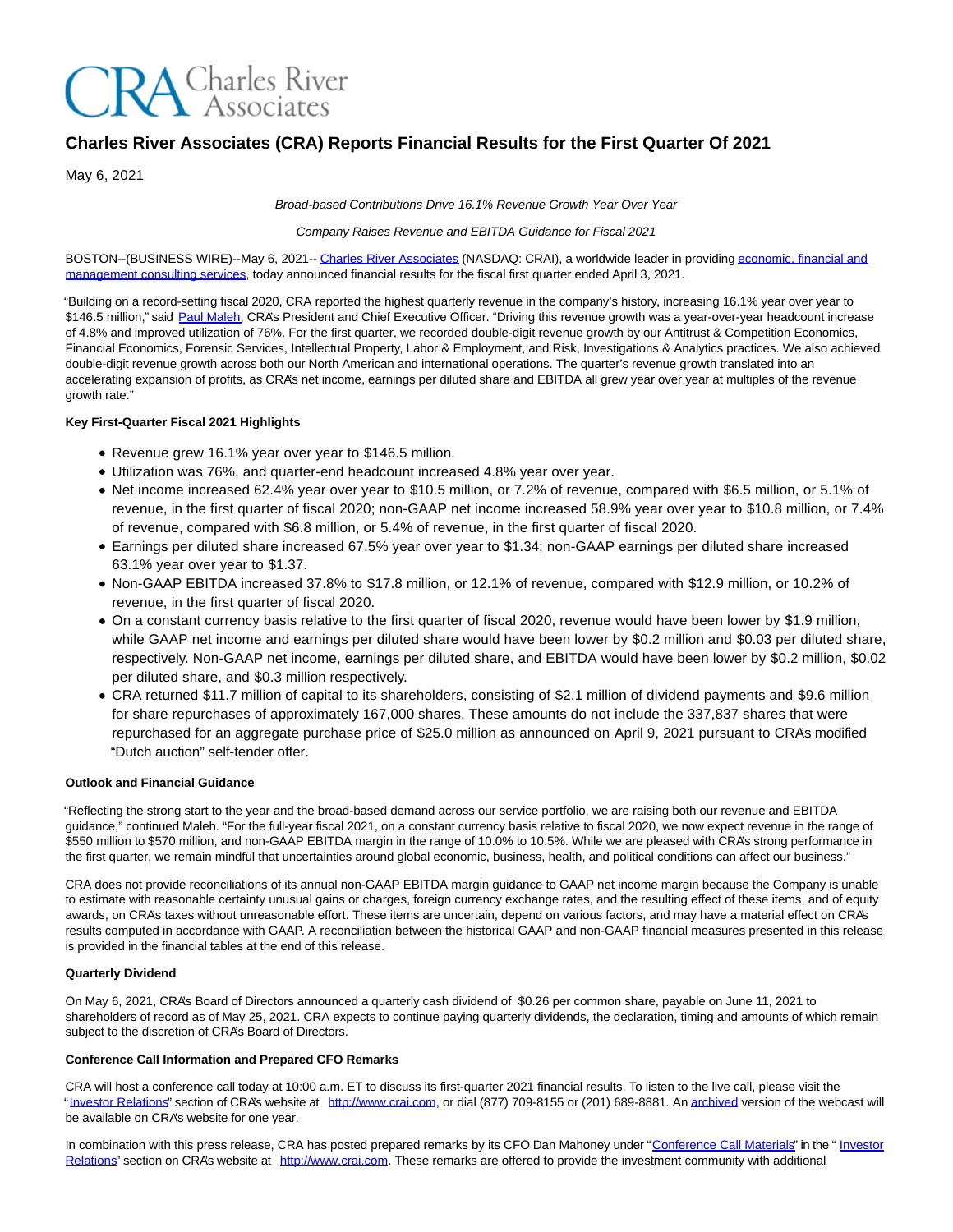background on CRA's financial results prior to the start of the conference call.

#### **About Charles River Associates (CRA)**

Charles River Associates® is a leading global consulting firm specializing i[n economic, financial, and management consulting services.](https://cts.businesswire.com/ct/CT?id=smartlink&url=https%3A%2F%2Fwww.crai.com%2F&esheet=52424537&newsitemid=20210506005343&lan=en-US&anchor=economic%2C+financial%2C+and+management+consulting+services&index=10&md5=22ad56a16d38c779dad24f9914a31143) CRA advises clients on economic and financial matters pertaining to litigation and regulatory proceedings, and guides corporations through critical business strategy and performance-related issues. Since 1965, clients have engaged CRA for its unique combination of functional expertise and industry knowledge, and for its objective solutions to complex problems. Headquartered in Boston, CRA has offices throughout the world. Detailed information about Charles River Associates, a registered trade name of CRA International, Inc., is available a[t www.crai.com.](https://cts.businesswire.com/ct/CT?id=smartlink&url=https%3A%2F%2Fwww.crai.com%2F&esheet=52424537&newsitemid=20210506005343&lan=en-US&anchor=www.crai.com&index=11&md5=f069fefe12d3cf585a9e35d0b5b230d8) Follow us o[n LinkedIn,](https://cts.businesswire.com/ct/CT?id=smartlink&url=https%3A%2F%2Fwww.linkedin.com%2Fcompany%2Fcharles-river-associates%2F&esheet=52424537&newsitemid=20210506005343&lan=en-US&anchor=LinkedIn&index=12&md5=f7ed97bf2b4fbf196ce868d5d43a1758) [Twitter,](https://cts.businesswire.com/ct/CT?id=smartlink&url=https%3A%2F%2Ftwitter.com%2FNews_CRA&esheet=52424537&newsitemid=20210506005343&lan=en-US&anchor=Twitter&index=13&md5=1b20754ad35bb3ff6e27581260515071) and [Facebook.](https://cts.businesswire.com/ct/CT?id=smartlink&url=https%3A%2F%2Fwww.facebook.com%2FCharlesRiverAssociates&esheet=52424537&newsitemid=20210506005343&lan=en-US&anchor=Facebook&index=14&md5=e22d2a9a26ad9e78d94b3d4026656bf2)

#### **NON-GAAP FINANCIAL MEASURES**

In this release, CRA has supplemented the presentation of its financial results calculated in accordance with U.S. generally accepted accounting principles or "GAAP" with the following financial measures that are not calculated in accordance with GAAP: non ‑GAAP net income, non‑GAAP net income per share and non‑GAAP EBITDA. CRA believes that the non-GAAP financial measures described in this press release are important to management and investors because these measures supplement the understanding of CRA's ongoing operating results and financial condition. In addition, these non-GAAP measures are used by CRA in its budgeting process, and the non-GAAP adjustments are made to the performance measures for some of CRA's performance-based compensation.

CRA defines non-GAAP EBITDA as net income before interest expense (net), income taxes, and depreciation and amortization further adjusted for the impact of certain items that we do not consider indicative of our core operating performance, such as non-cash amounts relating to valuation changes in contingent consideration and related tax effects. Non-GAAP net income and non-GAAP net income per share also exclude non-cash amounts relating to valuation changes in contingent consideration and related tax effects. This release also presents certain current fiscal period financial measures on a "constant currency" basis in order to isolate the effect that foreign currency exchange rate fluctuations can have on CRA's financial results. These constant currency measures are determined by recalculating the current fiscal period local currency financial measure using the specified corresponding prior fiscal period's foreign exchange rates.

All of the non-GAAP financial measures referred to above should be considered in conjunction with, and not as a substitute for, the GAAP financial information presented in this release. EBITDA and the financial measures identified in this release as "non-GAAP" are reconciled to their GAAP comparable measures in the financial tables appended to the end of this press release. In evaluating these non-GAAP financial measures, note that the non-GAAP financial measures used by CRA may be calculated differently from, and therefore may not be comparable to, similarly titled measures used by other companies.

#### **SAFE HARBOR STATEMENT**

Statements in this press release concerning our future business, operating results and financial condition, including those concerning guidance on future revenue and non-GAAP EBITDA margin, the impact of exchange rate fluctuations on our financial results, our expectations regarding continued growth, our expectations regarding the payment of any future quarterly dividends and the level and extent of any purchases under our share repurchase program, and statements using the terms "outlook," "expect," or similar expressions, are "forward-looking" statements as defined in Section 21 of the Exchange Act. These statements are based upon our current expectations and various underlying assumptions. Although we believe there is a reasonable basis for these statements and assumptions, and these statements are expressed in good faith, these statements are subject to a number of additional factors and uncertainties. Our actual revenue and non-GAAP EBITDA margin in fiscal 2021 on a constant currency basis relative to fiscal 2020 could differ materially from the guidance presented herein, and our actual performance and results may differ materially from the performance and results contained in or implied by the forward-looking statements made herein, due to many important factors. These factors include, but are not limited to, the possibility that the demand for our services may decline as a result of changes in general and industry specific economic conditions; the timing of engagements for our services; the effects of competitive services and pricing; our ability to attract and retain key employee or non-employee experts; the inability to integrate and utilize existing consultants and personnel; the decline or reduction in project work or activity; global economic conditions including less stable political and economic environments; the impact of the COVID-19 pandemic; foreign currency exchange rate fluctuations; unanticipated expenses and liabilities; risks inherent in international operations; changes in tax law or accounting standards, rules, and regulations; our ability to collect on forgivable loans should any become due; and professional and other legal liability or settlements. Additional risks and uncertainties are discussed in our periodic filings with the Securities and Exchange Commission under the heading "Risk Factors." The inclusion of such forward-looking information should not be regarded as our representation that the future events, plans, or expectations contemplated will be achieved. Except as may be required by law, we undertake no obligation to update any forward-looking statements after the date of this press release, and we do not intend to do so.

## **CRA INTERNATIONAL, INC. CONDENSED CONSOLIDATED STATEMENTS OF OPERATIONS FOR THE FISCAL QUARTERS ENDED APRIL 3, 2021 COMPARED TO MARCH 28, 2020 (IN THOUSANDS, EXCEPT PER SHARE DATA)**

|                                                               | <b>Fiscal Quarter Ended</b> |         |                                       |         |
|---------------------------------------------------------------|-----------------------------|---------|---------------------------------------|---------|
|                                                               | April 3.<br>2021            | Revenue | As a % of March 28, As a % of<br>2020 | Revenue |
| Revenues                                                      | \$146,518                   |         | 100.0% \$126,158                      | 100.0%  |
| Cost of services (exclusive of depreciation and amortization) | 105.374                     | 71.9%   | 90.997                                | 72.1%   |
| Selling, general and administrative expenses                  | 23.206                      | 15.8%   | 24.123                                | 19.1%   |
| Depreciation and amortization                                 | 3.301                       | 2.3%    | 2.943                                 | 2.3%    |
| Income from operations                                        | 14.637                      | 10.0%   | 8.095                                 | 6.4%    |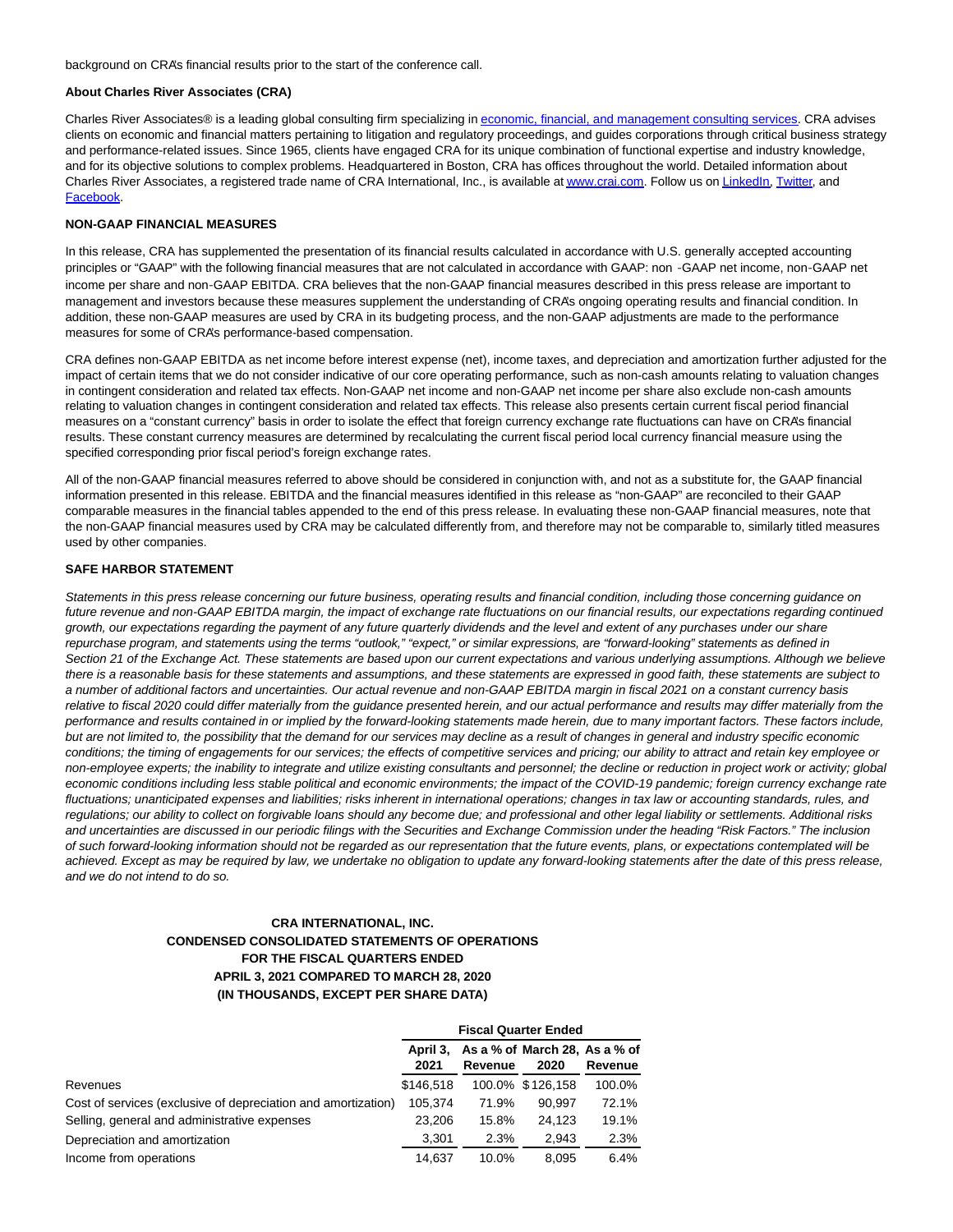| (199)      | $-0.1%$ | (362) | $-0.3%$          |
|------------|---------|-------|------------------|
| (551)      | $-0.4%$ | 1,422 | 1.1%             |
| 13,887     | 9.5%    | 9,155 | 7.3%             |
| 3,386      | 2.3%    | 2,687 | 2.1%             |
| \$10,501   |         | 6,468 | 5.1%             |
|            |         |       |                  |
| \$<br>1.37 |         | 0.83  |                  |
| 1.34       |         | 0.80  |                  |
|            |         |       |                  |
| 7,626      |         | 7,805 |                  |
| 7,831      |         | 8,037 |                  |
|            |         |       | $7.2\%$ \$<br>\$ |

## **CRA INTERNATIONAL, INC. RECONCILIATION OF NON-GAAP FINANCIAL MEASURES FOR THE FISCAL QUARTERS ENDED APRIL 3, 2021 COMPARED TO MARCH 28, 2020 (IN THOUSANDS, EXCEPT PER SHARE DATA)**

|                                                                         | <b>Fiscal Quarter Ended</b> |            |                                       |         |
|-------------------------------------------------------------------------|-----------------------------|------------|---------------------------------------|---------|
|                                                                         | April 3,<br>2021            | Revenue    | As a % of March 28, As a % of<br>2020 | Revenue |
| Revenues                                                                | \$146,518                   |            | 100.0% \$126,158                      | 100.0%  |
| Net income                                                              | \$10,501                    | $7.2\%$ \$ | 6,468                                 | 5.1%    |
| Adjustments needed to reconcile GAAP net income to non-GAAP net income: |                             |            |                                       |         |
| Non-cash valuation change in contingent consideration                   | 380                         | 0.3%       | 430                                   | 0.3%    |
| Tax effect on adjustments                                               | (103)                       | $-0.1%$    | (117)                                 | $-0.1%$ |
| Non-GAAP net income                                                     | \$10,778                    | $7.4\%$ \$ | 6,781                                 | 5.4%    |
| Non-GAAP net income per share:                                          |                             |            |                                       |         |
| Basic                                                                   | \$<br>1.41                  |            | 0.87                                  |         |
| <b>Diluted</b>                                                          | S<br>1.37                   |            | 0.84<br>S                             |         |
| Weighted average number of shares outstanding:                          |                             |            |                                       |         |
| Basic                                                                   | 7,626                       |            | 7,805                                 |         |
| <b>Diluted</b>                                                          | 7,831                       |            | 8,037                                 |         |

### **CRA INTERNATIONAL, INC. RECONCILIATION OF NON-GAAP FINANCIAL MEASURES FOR THE FISCAL QUARTERS ENDED APRIL 3, 2021 COMPARED TO MARCH 28, 2020 (IN THOUSANDS)**

|                                                                         | <b>Fiscal Quarter Ended</b> |            |                                       |         |
|-------------------------------------------------------------------------|-----------------------------|------------|---------------------------------------|---------|
|                                                                         | April 3.<br>2021            | Revenue    | As a % of March 28, As a % of<br>2020 | Revenue |
| Revenues                                                                | \$146.518                   |            | 100.0% \$126.158                      | 100.0%  |
| Net income                                                              | \$10.501                    | $7.2\%$ \$ | 6.468                                 | 5.1%    |
| Adjustments needed to reconcile GAAP net income to non-GAAP net income: |                             |            |                                       |         |
| Non-cash valuation change in contingent consideration                   | 380                         | 0.3%       | 430                                   | 0.3%    |
| Tax effect on adjustments                                               | (103)                       | $-0.1%$    | (117)                                 | $-0.1%$ |
| Non-GAAP net income                                                     | \$10.778                    | $7.4\%$ \$ | 6.781                                 | 5.4%    |
| Adjustments needed to reconcile non-GAAP net income to non-GAAP EBITDA: |                             |            |                                       |         |
| Interest expense, net                                                   | 199                         | 0.1%       | 362                                   | 0.3%    |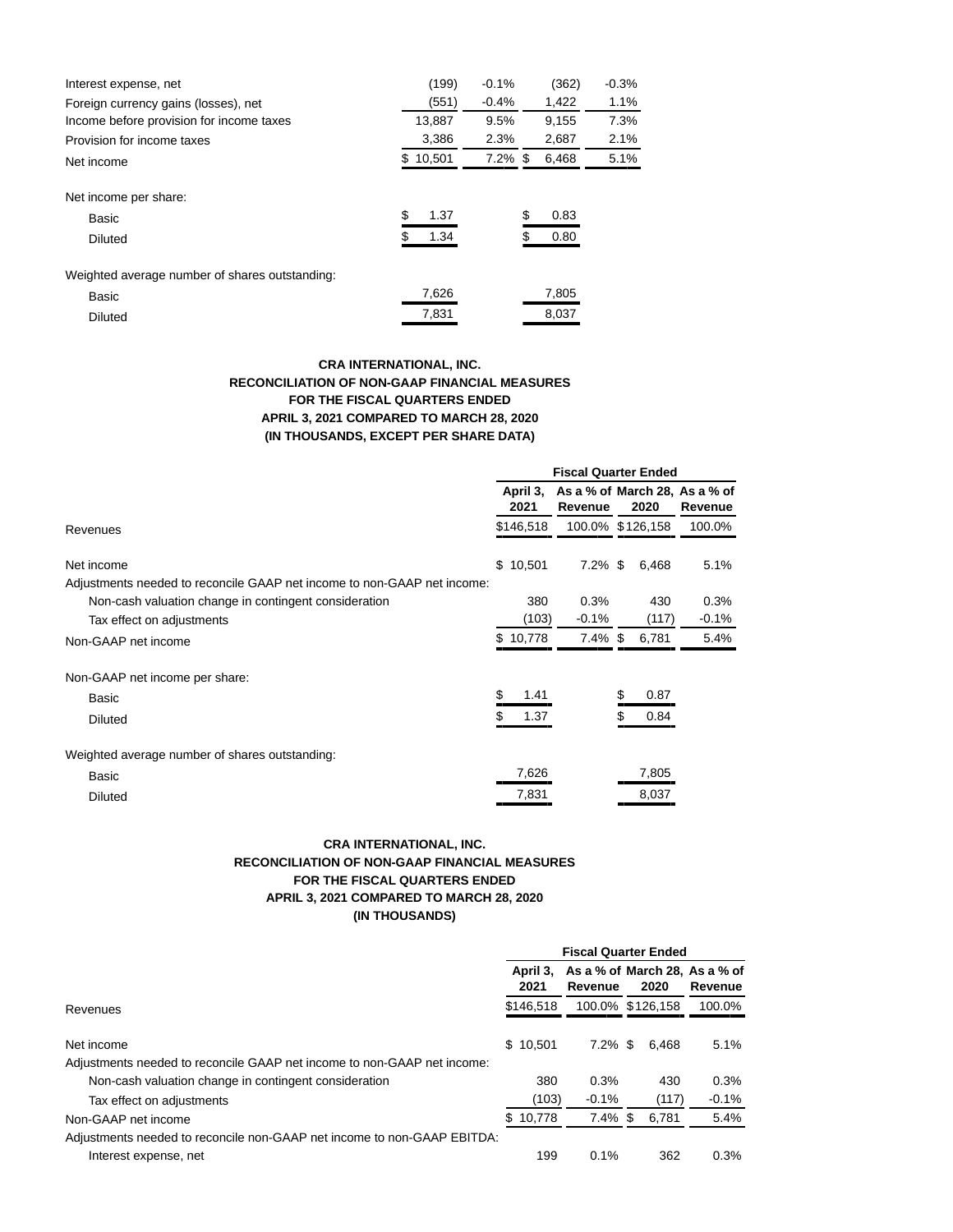| 3.489    | $2.4\%$ | 2.804           | $2.2\%$ |
|----------|---------|-----------------|---------|
| 3.301    | $2.3\%$ | 2.943           | 2.3%    |
| \$17.767 |         | 12.1% \$ 12,890 | 10.2%   |

## **CRA INTERNATIONAL, INC. CONDENSED CONSOLIDATED BALANCE SHEETS (IN THOUSANDS)**

|                                                | 2021         | April 3, January 2,<br>2021 |
|------------------------------------------------|--------------|-----------------------------|
| Assets                                         |              |                             |
| Cash and cash equivalents                      | $$31,629$ \$ | 45,677                      |
| Accounts receivable and unbilled services, net | 155,675      | 152,476                     |
| Other current assets                           | 23,226       | 21,817                      |
| Total current assets                           | 210,530      | 219,970                     |
| Property and equipment, net                    | 60,304       | 62,878                      |
| Goodwill and intangible assets, net            | 94,117       | 94,295                      |
| Right-of-use assets                            | 120,110      | 122,144                     |
| Other assets                                   | 57,459       | 59,223                      |
| <b>Total assets</b>                            | \$542,520\$  | 558,510                     |
| <b>Liabilities and Shareholders' Equity</b>    |              |                             |
| Accounts payable                               | \$18,995\$   | 19,430                      |
| Accrued expenses                               | 100,758      | 136,376                     |
| Current portion of lease liabilities           | 13,889       | 13,557                      |
| Revolving line of credit                       | 40,000       |                             |
| Other current liabilities                      | 9,489        | 30,768                      |
| <b>Total current liabilities</b>               | 183,131      | 200,131                     |
| Non-current portion of lease liabilities       | 136,561      | 139,447                     |
| Other non-current liabilities                  | 11,500       | 9,913                       |
| <b>Total liabilities</b>                       | 331,192      | 349,491                     |
| Total shareholders' equity                     | 211,328      | 209,019                     |
| Total liabilities and shareholders' equity     | \$542,520 \$ | 558,510                     |

## **CRA INTERNATIONAL, INC. CONDENSED CONSOLIDATED STATEMENTS OF CASH FLOWS (IN THOUSANDS)**

|                                                                               | <b>Fiscal Quarter Ended</b> |                   |  |
|-------------------------------------------------------------------------------|-----------------------------|-------------------|--|
|                                                                               | April 3,<br>2021            | March 28,<br>2020 |  |
| Operating activities:                                                         |                             |                   |  |
| Net income                                                                    | \$10,501 \$                 | 6,468             |  |
| Adjustments to reconcile net income to net cash used in operating activities: |                             |                   |  |
| Non-cash items, net                                                           | 6,361                       | 6,314             |  |
| Accounts receivable and unbilled services                                     | (3,225)                     | (6,829)           |  |
| Working capital items, net                                                    | (53,485)                    | (71,328)          |  |
| Net cash used in operating activities                                         | (39, 848)                   | (65, 375)         |  |
| Investing activities:                                                         |                             |                   |  |
| Purchases of property and equipment                                           | (692)                       | (7,949)           |  |
| Net cash used in investing activities                                         | (692)                       | (7,949)           |  |
| Financing activities:                                                         |                             |                   |  |
| Issuance of common stock, principally stock options exercises                 | 1,113                       | 151               |  |
| Borrowings under revolving line of credit                                     | 42,000                      | 70,000            |  |